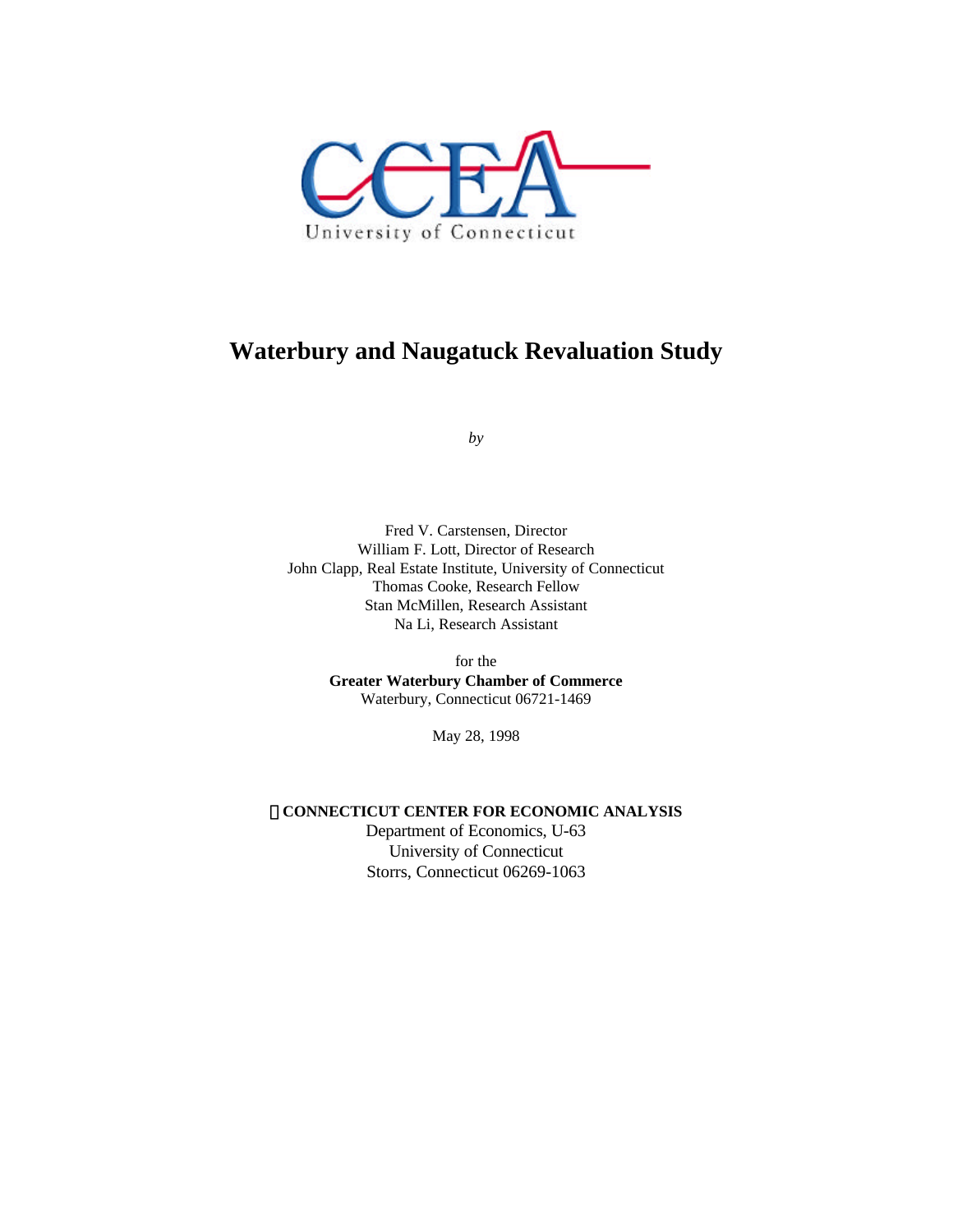# Executive Summary

The Grand Lists of Waterbury and Naugatuck reflect property values for 1980. As a result the mil rate required to support the current town budgets is 46% higher than it should be. In both towns, personal property, such as motor vehicles and machine tools, Public Act 490 land, such as farm land and land used for mining of forestry, and commercial and industrial real estate are burdened significantly higher than they should be. Residential real estate and vacant land in both towns are burdened significantly lower than they should be. Apartments in Waterbury are burdened 45% higher than they should be resulting in a reduced housing stock there.

These facts result from the relative changes in value of property in these categories over the last eighteen years. Severe economic consequences arise from the current skewed distribution of tax burden. Businesses in Waterbury and Naugatuck have incentive to relocate and potential newcomers are deterred because taxes on their motor vehicles and equipment are 46% higher than necessary. Homeowners enjoy 26% lower taxes on their real estate but 46% higher taxes on their motor vehicles. Small office and home office proprietors pay 46% higher taxes than necessary on their equipment (computers, instruments, tools).

The current situation lacks fairness and equity and broadcasts that Waterbury and Naugatuck do not have to play by the rules to which all other towns in Connecticut are subject.

There is no benefit to phasing in the changes in tax burden a revaluation would entail. As Connecticut now requires an abbreviated revaluation every four years, superimposing various tax increases and decreases would confound and confuse assessors and taxpayers.

We see far graver consequences of maintaining the status quo than for performing a high quality and thorough revaluation in Waterbury and Naugatuck. In the revaluation process, paper records can be computerized reducing future costs.

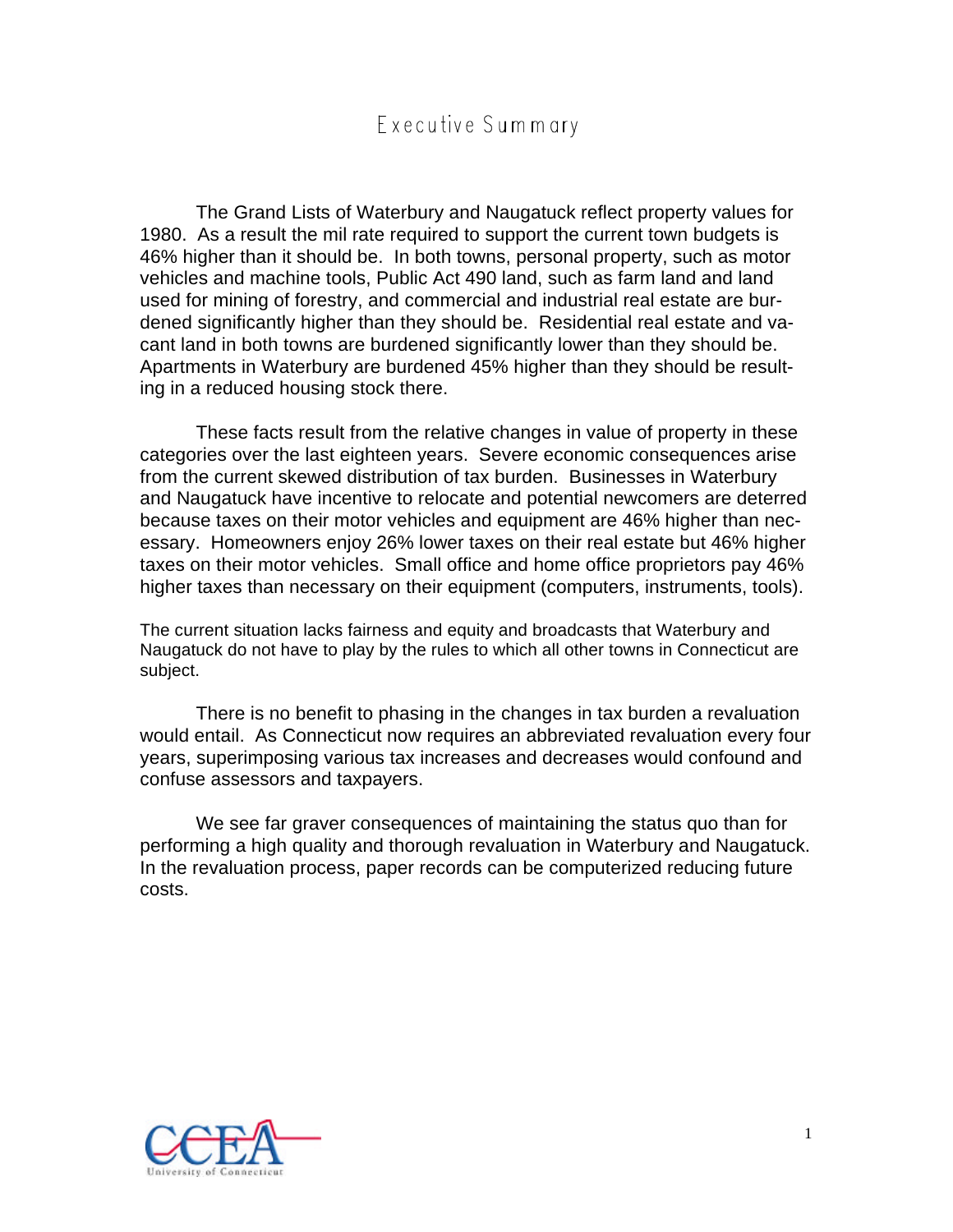### Introduction

The towns of Naugatuck and Waterbury have asked the Connecticut Center for Economic Analysis to perform an analysis of changes in property tax burden for the major property categories in these towns based on current estimated valuation. At this time both towns use a Grand List developed in 1980 to determine property tax burden. The new distribution of burden is based on a revenue neutral estimation of a new mil rate, that is, the mil rate required to support the current budget given current estimated property values based on median sales ratios. The tax burden is calculated from the new mil rate applied to current estimated assessed values (70% of estimated current market values).

In the following report, we detail the impact of the calculated mil rate on tax burden for major property categories and the economic implications of the redistribution of burden. We discuss the consequences of not having performed a revaluation of properties in Waterbury and Naugatuck for eighteen years.

We examine some strategies for phasing in the projected changes in tax burden. As personal property is currently grossly over-burdened because the eighteen-year old mil rate is applied to current assessed values, we recommend no phase-in.

We calculate the frequency distribution of tax burden changes based on all property sales in the towns from 1995 through 1996 (inclusive), and, we depict these same changes aggregated by Census tract as well (for a geographic distribution). This portrayal provides a different perspective for understanding burden distribution changes.

A brief theoretical analysis of the impact of property changes concludes the study. The Office of Policy and Management is the source for most of the data used in this study.

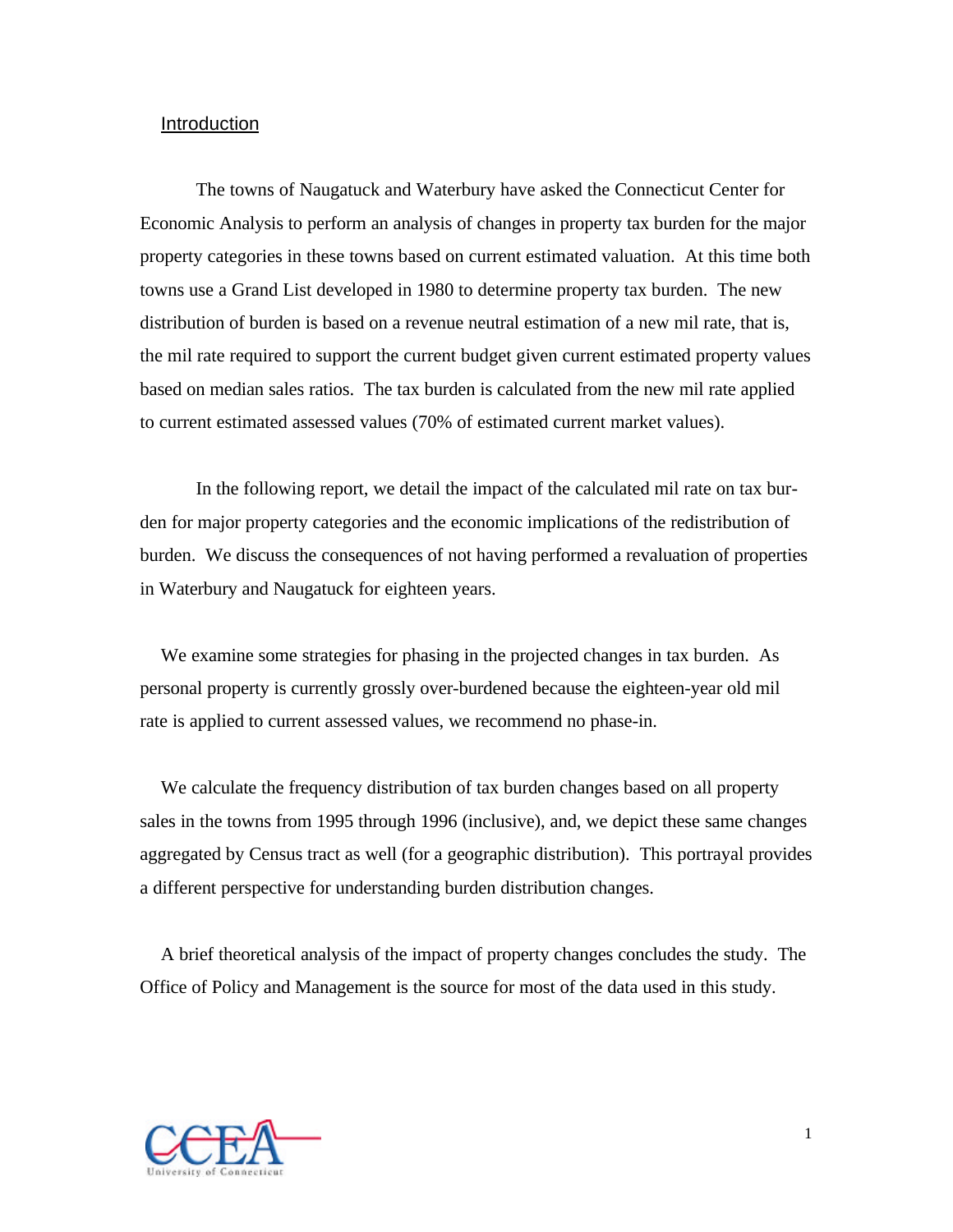# Impact of Revaluation on Waterbury and Naugatuck

Based on the Equalized Net Grand List for 1995 – 1996 for Waterbury and Naugatuck, we have calculated a revenue neutral revaluation for both cities. The analysis calculates the current town budget based on the current mil rate and the aggregate value of assets in each town in the following categories: personal property including motor vehicles; machine tools and equipment, and all other physical capital except the buildings necessary to operate a business; Public Act 490 land (e.g., land used for farming or forestry); commercial/industrial/utility real estate; apartments; residential real estate; and, vacant land. The current town budget divided by 70% of the current (after revaluation) Grand List yields a new, revenue neutral mil rate. Applying this new mil rate to 70% of the current valuations in each of the above categories yields the new tax burden in that category. We then calculate the percent change in burden for each category. These statistics are summarized in the following tables.

|                         | Waterbury | Naugatuck |
|-------------------------|-----------|-----------|
| <b>Current Mil Rate</b> | 74.64     | 55.6      |
| Projected Mil Rate      | 40.57     | 30.06     |
| Percent Change          | $-45.65$  | $-45.94$  |

**Projected Impact of Revenue Neutral Revaluations in Waterbury and Naugatuck**

The preceding table illustrates the general result that the average tax rate required to support the current budget in Waterbury and Naugatuck declines by 46%, because, in general, aggregate property values have risen substantially in eighteen years. The following table shows how much the tax burden has changed for each category of property. Negative changes indicate that the property category is currently over-taxed and would experience a tax reduction, while the reverse is true for those categories with positive changes.

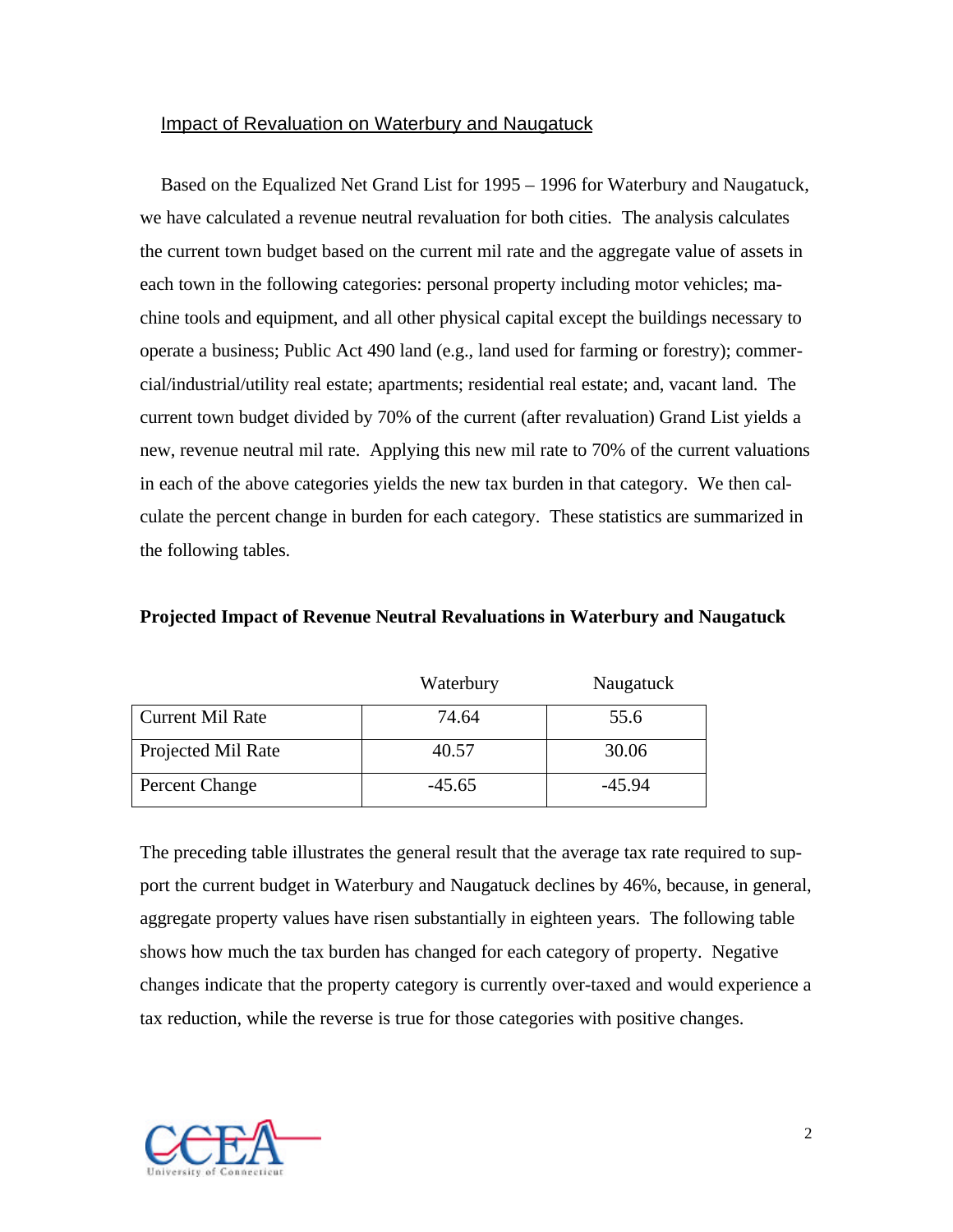|                                | Waterbury | Naugatuck  |  |  |
|--------------------------------|-----------|------------|--|--|
| <b>Personal Property</b>       | $-45.65%$ | $-45.93\%$ |  |  |
| <b>P</b> A 490 Land            | $-45.65%$ | $-45.93\%$ |  |  |
| Commercial/Industrial/Utility  | $-6.52\%$ | $-30.17%$  |  |  |
| <b>Real Estate</b>             |           |            |  |  |
| Apartments                     | $-44.78%$ | $+20.92%$  |  |  |
| <b>Residential Real Estate</b> | $+25.98%$ | $+20.92%$  |  |  |
| Vacant Land                    | $+56.57%$ | $+77.69%$  |  |  |

# **Projected Shift in Average Tax Burden by Category**

Several conclusions emerge from this analysis that apply to both towns:

- 1) The current distribution of value and tax burden in each town appears hostile to business because the burden on personal property (for example, machine tools and motor vehicles) is currently 45% higher than it should be. Business bears a disproportionate and inequitable tax burden on its real estate, and, especially, on its personal property. Thus, businesses are discouraged from expanding or locating in these towns, and in some circumstances would choose to relocate, diminishing both the employment base for the region, as well as the tax base.
- 2) The current distribution of value and tax burden in these towns creates perverse incentives. Undeveloped, vacant land bears little tax burden (56% lower than it should be in Waterbury and 77% lower than it should be in Naugatuck on average). Developed, commercial property carries a heavy burden (almost 7% higher than it should be in Waterbury and 30% higher than it should be in Naugatuck on average), discouraging development of commercial properties. Apartment units in Waterbury bear an inequitable tax burden (45% higher than they should be), and few seem to have been built. This situation has significant consequences for the housing stock of Waterbury and has slightly less impact on the housing stock of Naugatuck.

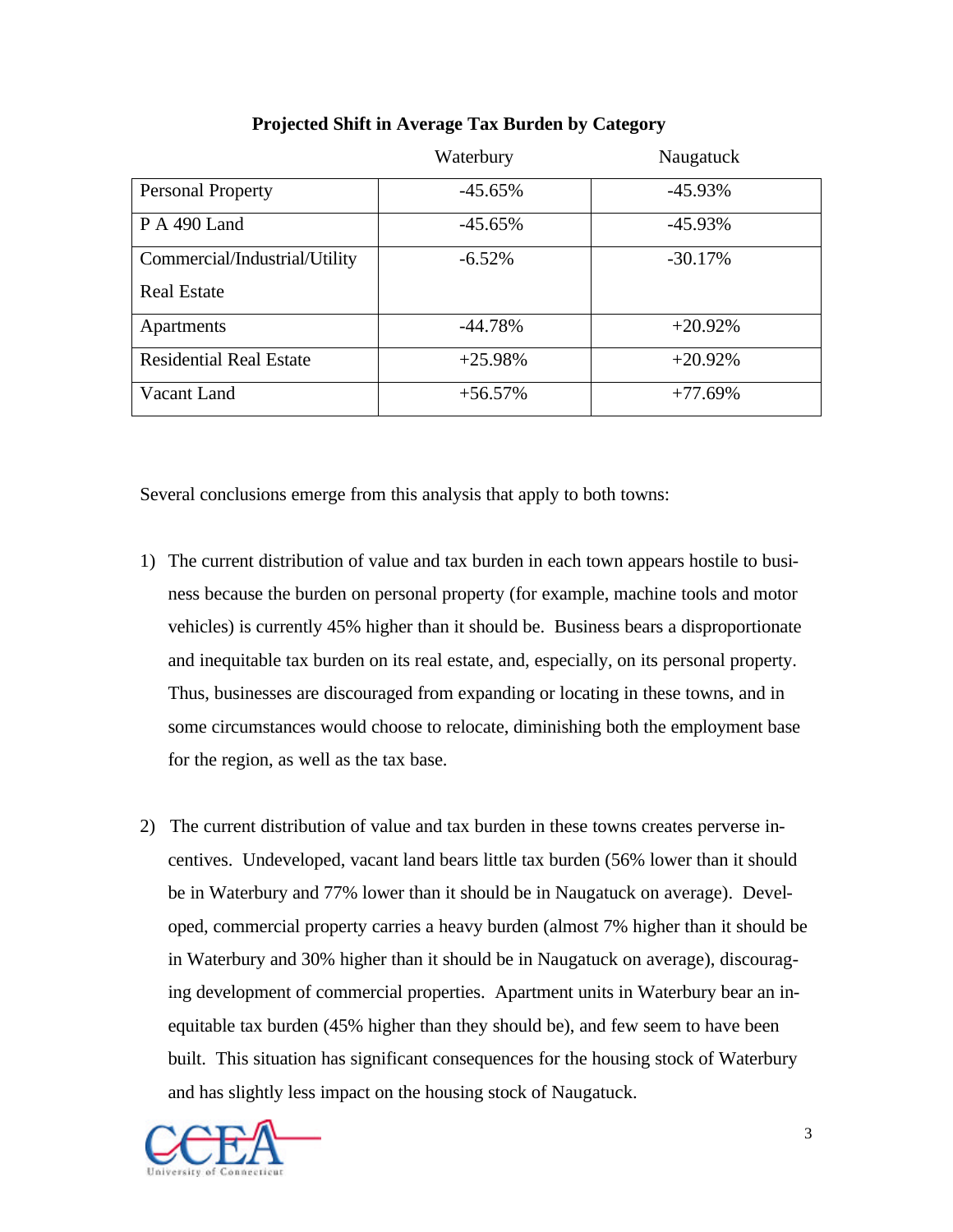- 3) The current skewed distribution of value and tax burden in both towns sends a profoundly negative signal. It says that businesses cannot trust governments, municipal and state, to play by the rules. There is no virtue in being exceptional when that means providing exceptions to the rules by which we all should play.
- 4) The current skewed distribution of value and tax burden thus creates disincentives to economic growth and distorted incentives for land development in both towns. In Waterbury especially, there are strong disincentives for adding to its housing stock.

# Real Estate Sales and The Distribution of Tax Burden

We examined the record of recent (1995-1997) real estate sales in the two towns to get an idea of the distribution of the change in tax burden by decile of percent change and by tract. For example, if a house in Waterbury sold for \$X and its (eighteen year old) assessed value is \$Y, we calculate the change in burden by first multiplying the sale price by .70 and by the new mil rate (40.57 mils); call this 'new burden'. Multiply the assessed value by the current mil rate (74.64 mils); call this 'old burden'. Subtract the old from the new burden and divide the result by the old burden to obtain the percent change (after multiplying by 100). The changes in burden are sorted in ascending order and grouped by frequency in bins of 10% change.

We observe that the majority of tax burden changes is within a band of –40% to +80% in Naugatuck with a mean of 32% (Figure 1), and within a band of –80% to +100% in Waterbury with a mean of 31% (Figure 2). There are a few properties in Waterbury that will experience a burden change of up to 30 times the current burden. In Naugatuck that maximum is nine times the current burden.

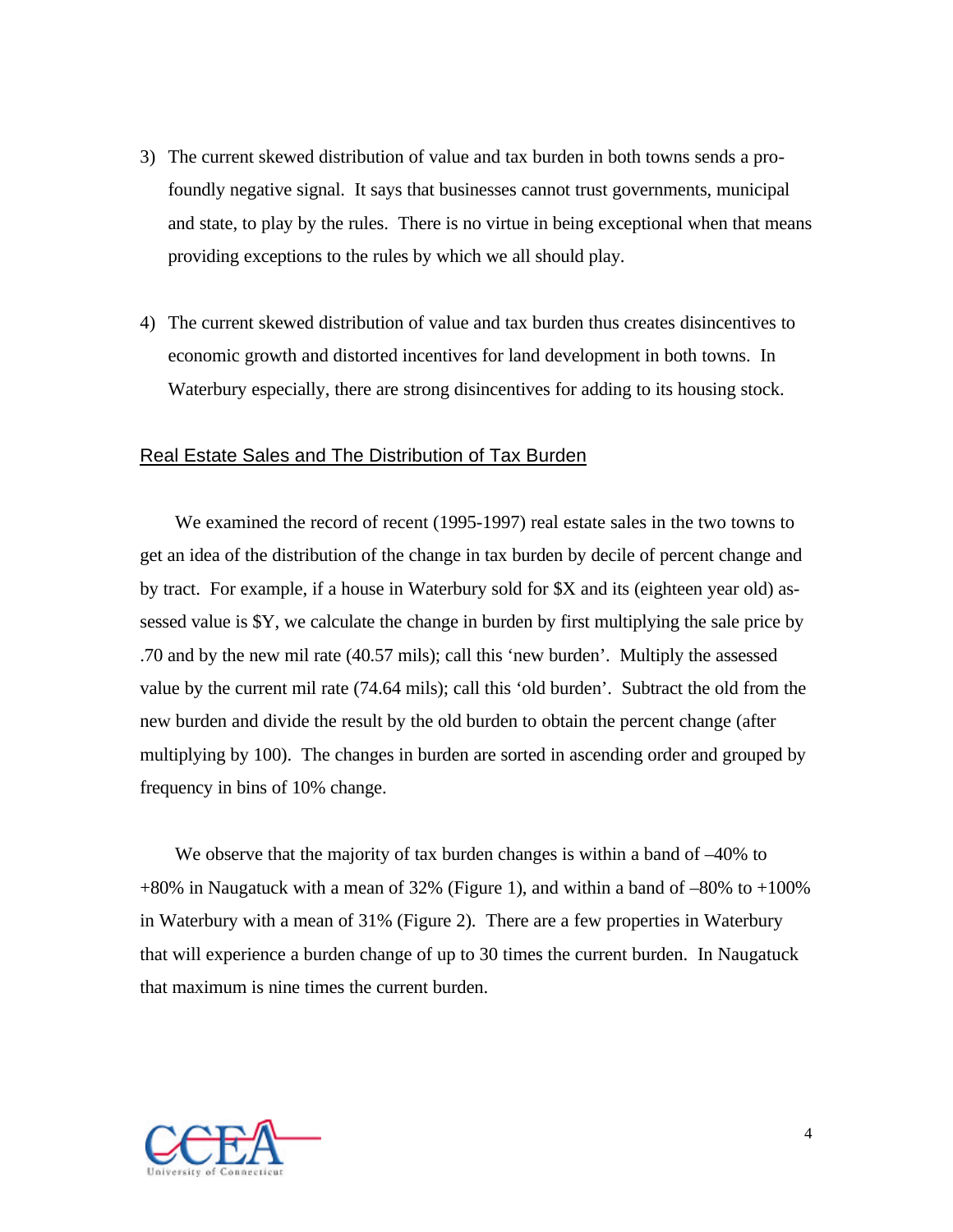We stress that the data portrayed aggregates the sales of all property types (except personal property) with no weighting. The distributions therefore don't necessarily follow the pattern exhibited by any individual property category.

**Error! Not a valid link.**



**Figure 2: Tax Burden Change for Recent Sales in Waterbury**

### Positive Reasons For NOT Doing Revaluation

There seems to be only one positive result of not performing a revaluation in the towns of Waterbury and Naugatuck: those property owners who would receive tax increases would not if no revaluation were done. One has to realize that the increases in residential tax burden are offset by decreases in personal property tax burden. The increase in value of residential property is about *half* (1.5%) of the average inflation rate over the past eighteen years. The positive reasons for not doing a revaluation pale in the face of continued inequity and lack of fairness.

### Consequences of Maintaining the Status Quo

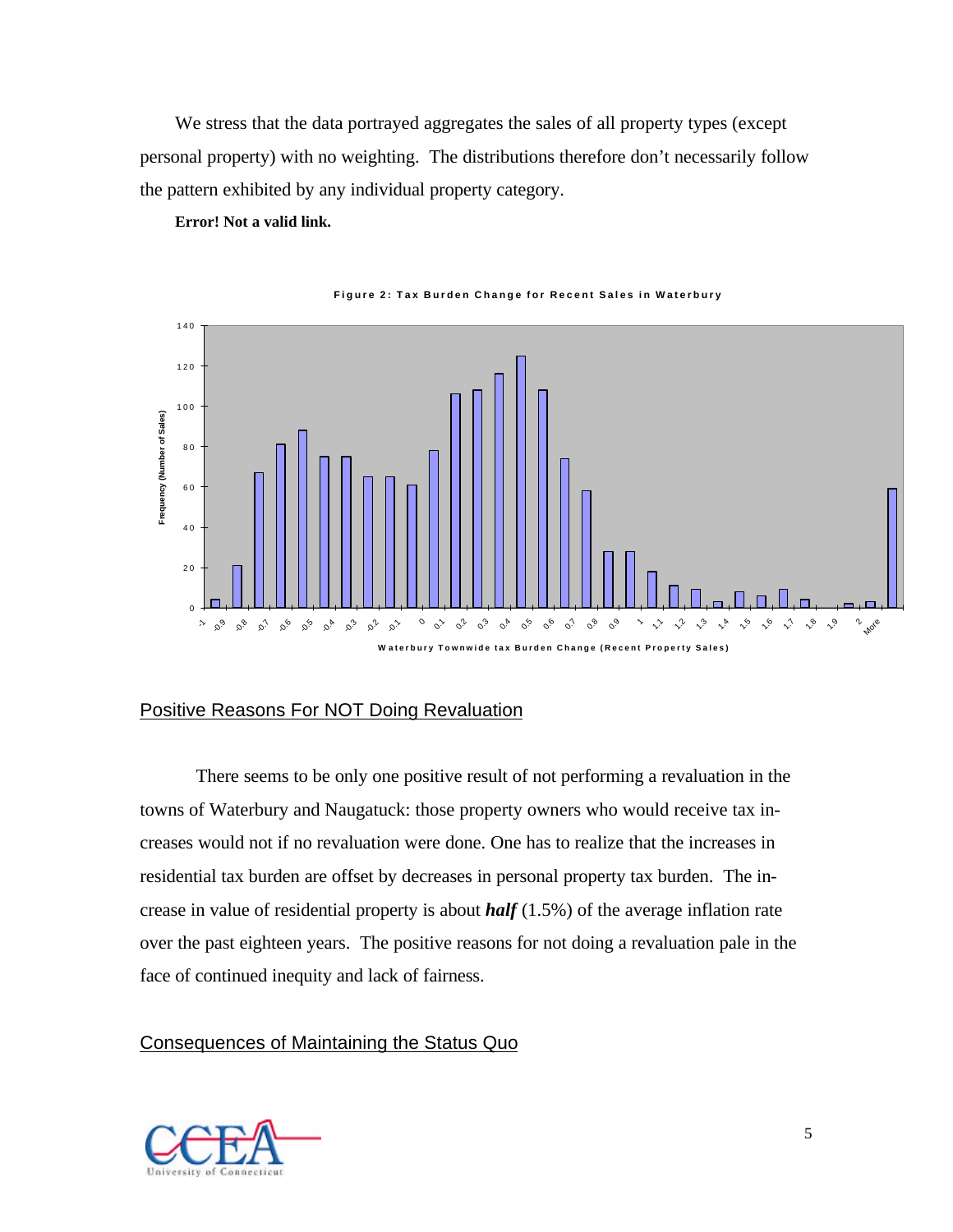In the current fiscal climate of Waterbury and Naugatuck, businesses have an incentive to relocate to towns where personal property tax rates are reasonable. The same incentive applies to owners of motor vehicles, especially those with newer and several vehicles. Residential property owners are paying unrealistically low taxes. The stock of apartments in Waterbury is lower than it should be because apartments are burdened at an unrealistically high rate. This discourages new apartment construction. Rents are higher and the vacancy rate is likely greater than in surrounding towns. Owners of small offices and home offices (SOHO) have incentives to relocate, because their personal property is burdened at extraordinary tax rates. In general, the status quo lacks fairness and equity in the distribution of value and the concomitant tax burden.

In any case, performing a townwide revaluation would *not* induce individuals to flee to other towns. The redistribution of tax burden in both towns has offsetting components. Its magnitude is not so great as to uproot people who have formed relationships in their communities and neighborhoods.

The following two charts illustrate the distribution of Waterbury's Grand List over the six property categories for 1980 and 1996. It is striking that residential property makes up a much larger fraction of the Grand List (39% in 1980 and 53% in 1996). Similarly, personal property, such as motor vehicles and machine tools, shrinks from 39% in 1980 to 18% in 1996. Commercial/industrial and utility real estate remains virtually unchanged as a fraction of the two Grand Lists.

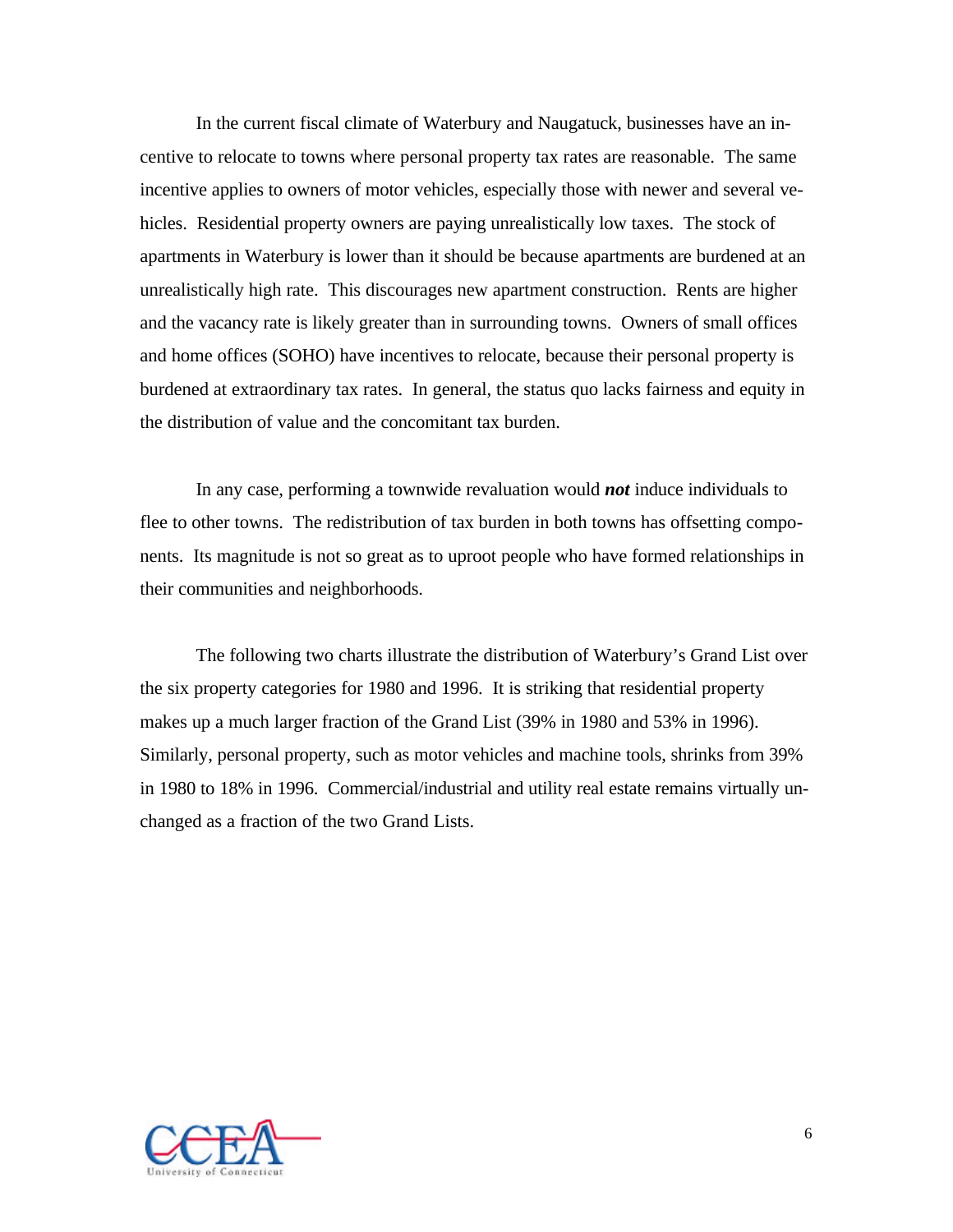



Net Residential Apartments Net Commercial Vacant Land Use Net Personal Property



#### **W aterbury Property Categories as a Fraction of Grand List 1996**

**■Net Residential ■Apartments □Net Commercial □Vacant ■Land Use ■Net Personal Property** 

Now consider the support that each property category provides to the Waterbury town budget. The following two charts show that residential property contributed 39% of the budget in 1980, personal property contributed 31% and commercial/industrial/utility real estate contributed 23%. There is a striking difference in 1996: residential property

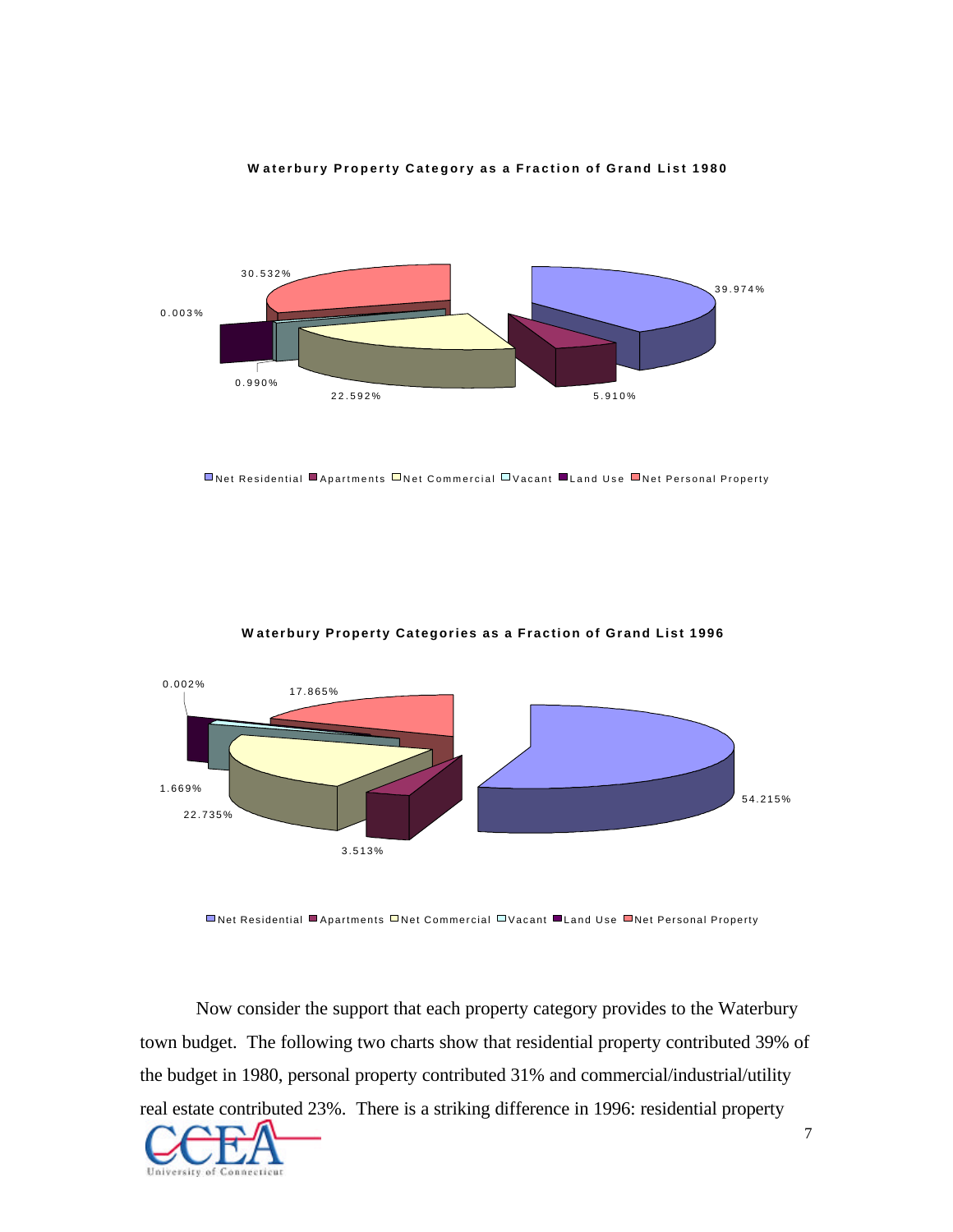now contributes 50% of Waterbury's town budget, personal property contributes 24% and commercial/industrial/utility real estate contributes 2% less or 21% of the town budget.



**W a terbury Property Categories' Contribution to Town Budget 1980**

Net Residential Apartments Net Commercial Vacant Land Use Net Personal Property





Net Residential Apartments Net Commercial Vacant Land Use Net Personal Property

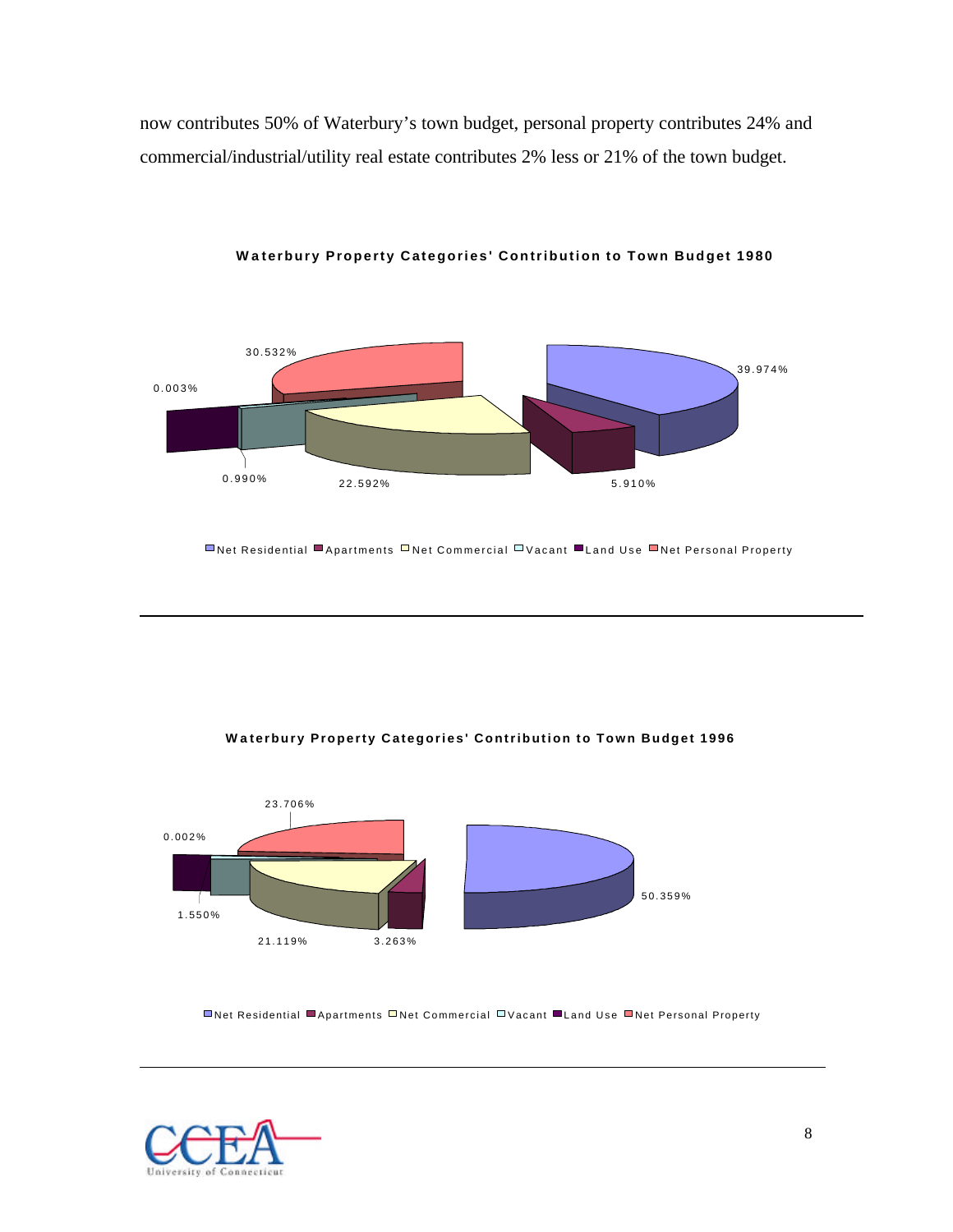The conclusion we draw is consistent with what was discussed above. Personal property bears an unrealistically *high* burden while residential real estate bears an unrealistically *low* burden. There is an emerging trend in the distribution of the support for Waterbury's town budget: homeowners are bearing more of the burden for supporting the town's budget and hence, it's services, while businesses are tending to bear less. This trend is likely to continue as businesses seek to avoid the high personal property taxes by relocating part or all of their operations outside Waterbury, especially those firms whose equipment is easily transported. New firms thinking of locating in Waterbury would be deterred because of the unfavorable tax burden their vehicles and equipment would bear.

The situation is similar in Naugatuck. The following two charts illustrate the distribution of Naugatuck's Grand List over the six property categories for 1980 and 1996. It is again striking that residential property makes up a much larger fraction of the Grand List in 1996 (68%) compared to 53% in 1980. Similarly, personal property, such as motor vehicles and machine tools, shrinks from 33% in 1980 to 19% in 1996. Commercial/industrial and utility real estate shrinks from 13.5% in 1980 to 10% in 1996.



**Nauga t uck P r oper t y Ca t ego ry as a Fract i on o f G rand L i s t 1980**

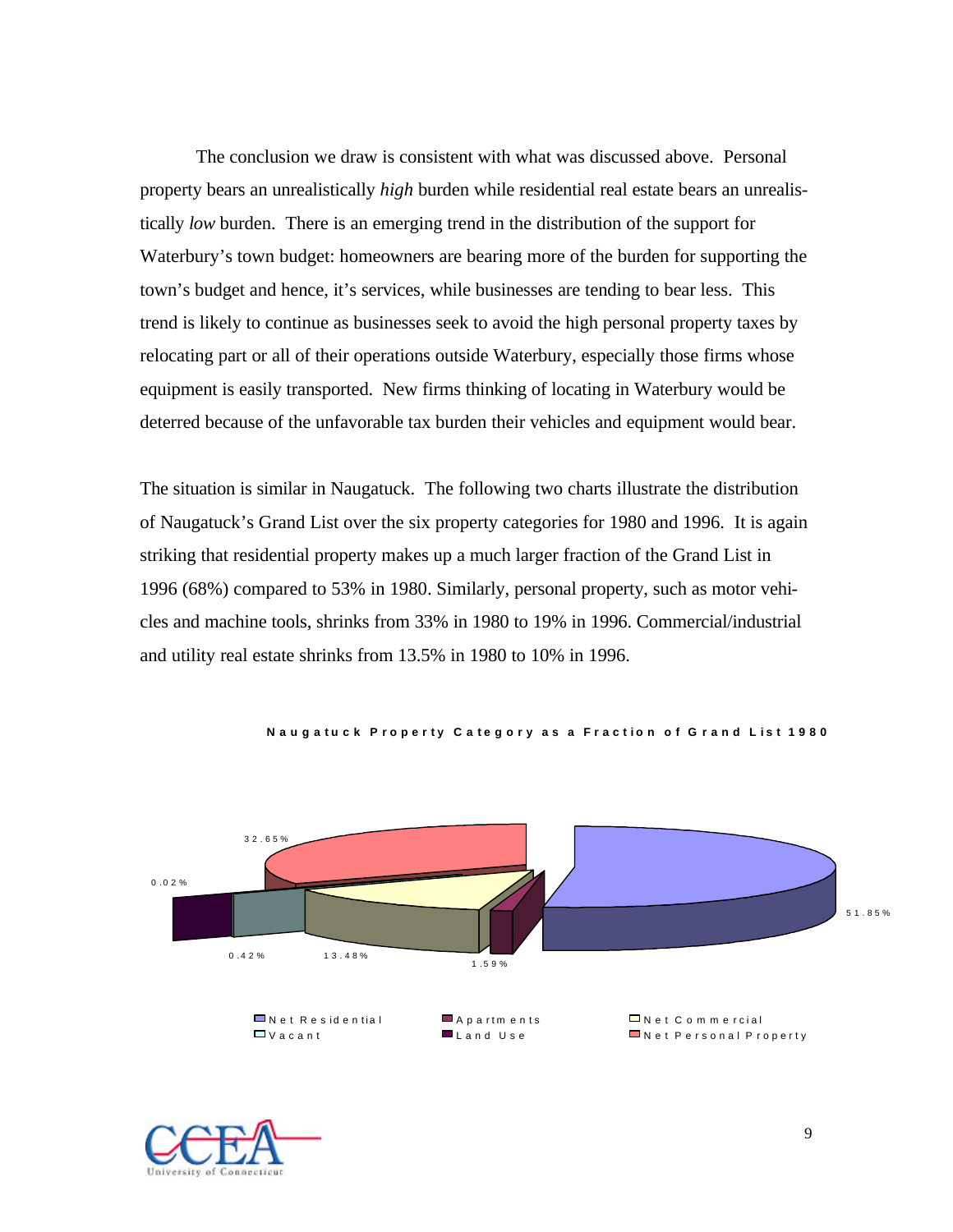

#### **Naugatuck Property Category as a Fraction of Grand List 1996**

Consider the support that each property category provides to the Naugatuck town budget. The following two charts show that residential property contributed 52% of the budget in 1980, personal property contributed 33% and commercial/industrial/utility real estate contributed 13.5%. There is a striking difference in 1996: residential property now contributes 63% of Naugatuck's town budget, personal property contributes 25% and commercial/industrial/utility real estate contributes 4% less or 9.4% of the town budget.

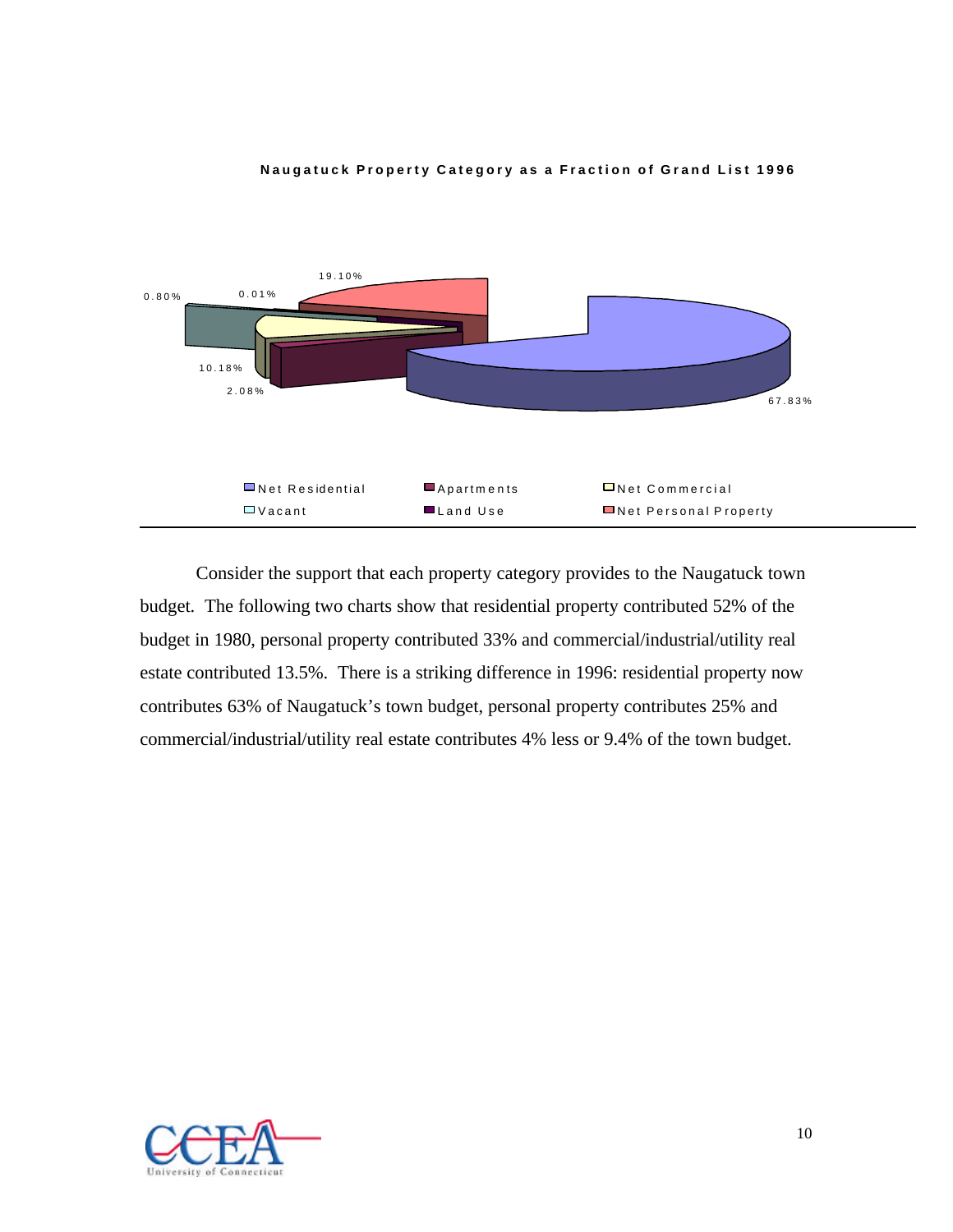



**Nauga tuck Property Categories' Contribution to Town Budget 1996**



**■Net Residential ■Apartments □Net Commercial □Vacant ■Land Use ■Net Personal Property** 

The conclusion we draw for Naugatuck is consistent with what was discussed above. Personal property bears an unrealistically *high* burden while residential real estate bears an unrealistically *low* burden. There is an emerging trend in the distribution of the support for Naugatuck's town budget: homeowners are bearing more of the burden for supporting the town's budget and hence, its services, while businesses are tending to bear less. This trend is likely to continue as businesses seek to avoid the high personal property

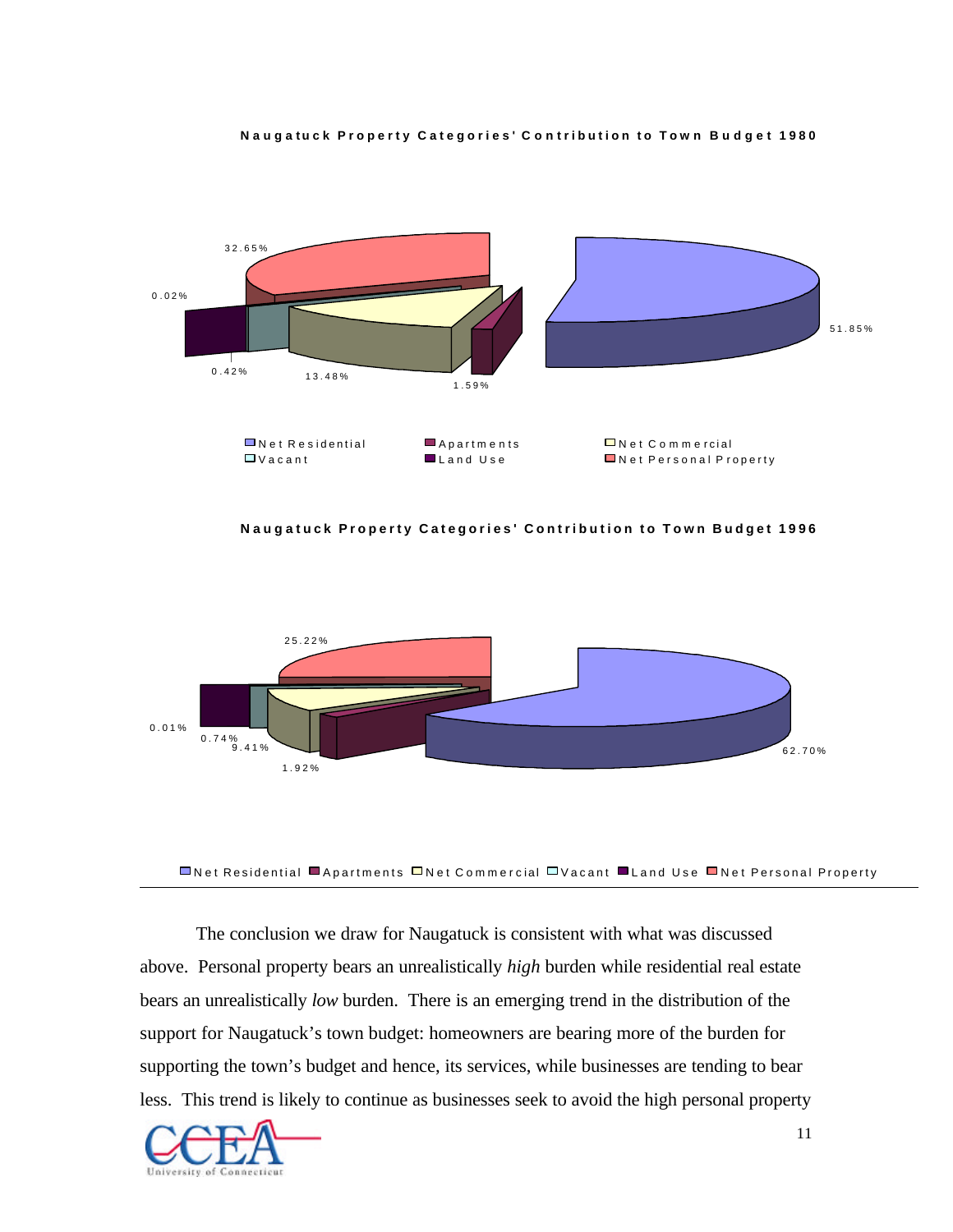taxes by relocating part or all of their operations outside Naugatuck, especially those firms whose equipment is easily transported. New firms thinking of locating in Naugatuck would be deterred because of the unfavorable tax burden their vehicles and equipment would bear. As homeowners bear more of the burden for supporting existing town services, the quality and level of these services are likely to decline because homeowners are traditionally resistant to tax increases for all but essential services. Thus Waterbury and Naugatuck residents face a decline in their quality of life as their share of the burden for supporting it increases.

# Phasing In Burden Changes

Phasing in the changes in tax burden over three, five or seven periods entails proportional increments or decrements to the taxpayer's bill over the period. The *median* residential property in Waterbury increased by 132% over the period in assessed value terms. For example, a Cape and land owned by John Doe, assessed at \$40,000 in 1980 would, on average, be assessed at \$92,800 today. The current tax bill is \$2,985 and the new bill would be \$3,764 representing a 26% increase in burden. A three-year phase-in entails three equal payments of \$259.67 per year to satisfy the increase. Similarly, a motor vehicle (or machine tool) worth \$10,000 in assessed value that experiences a 45.65% drop in tax burden would yield \$113 less tax paid annually for the same period. In this case, the burden before the tax change is \$746 and after the change it would be \$406. A household with one such vehicle and one assessed at \$2,000 would experience a total tax reduction of \$408 (\$136 for three equal payments) and would offset 53% of the house and land increase!

The situation in Naugatuck is even more striking because residential property is taxed on average 21% higher than it should be compared to Waterbury's 25% elevation. To illustrate this point, consider a Cape and land owned by Bob Mezzo, Chamber member, at

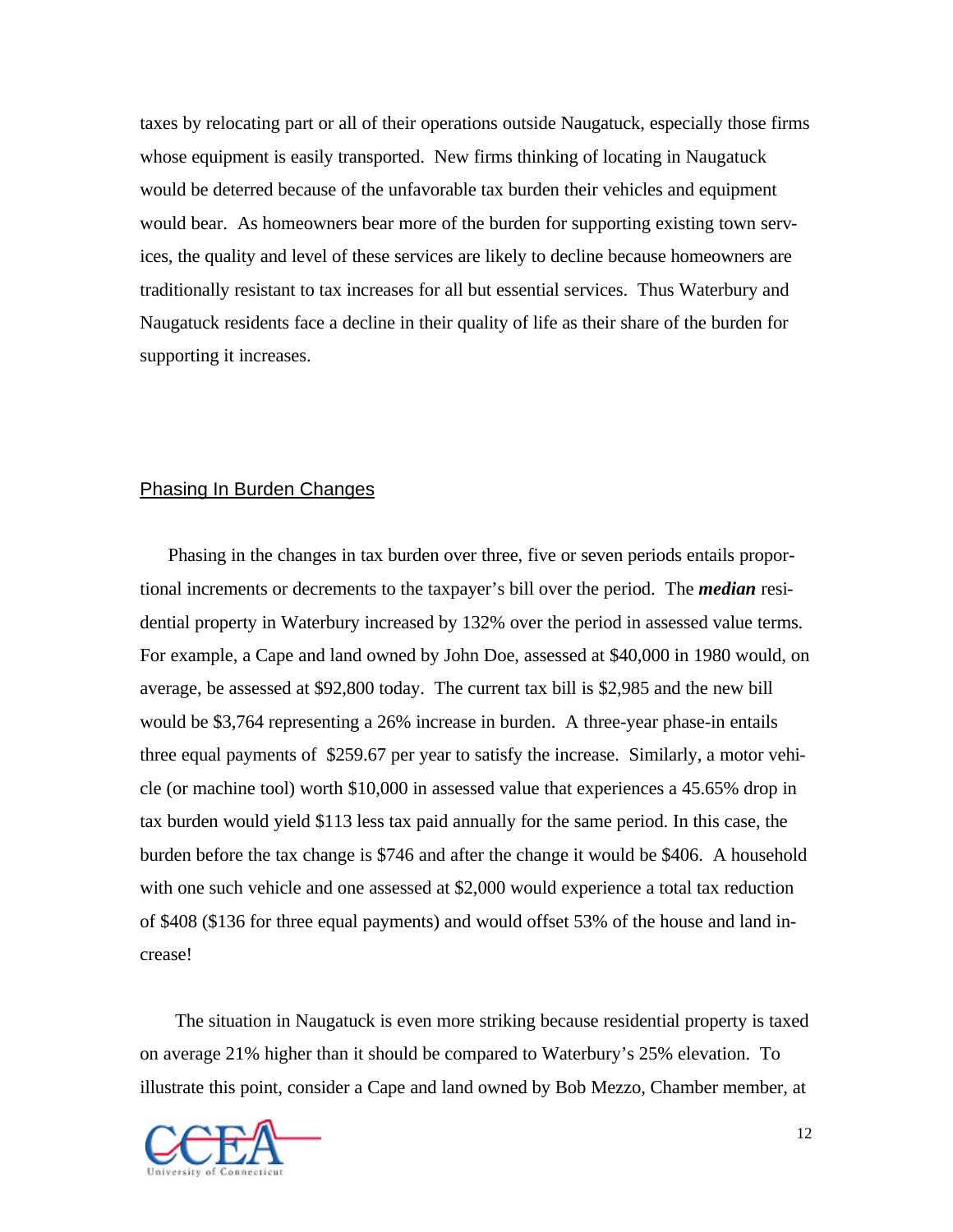63 Beacon Manor Circle assessed at \$30,000 in 1980. The median residential property rose 124% over the period meaning that this property would be assessed at \$67,200 today yielding \$2,020 in tax, an increase of \$352 or three equal payments of \$117. Bob's family owns two motor vehicles assessed at \$12,000 in total and their combined tax yield is \$306 less with the new mil rate (30.06 mils), and in three equal payments is \$102 less per year for a three-year phase-in period. This decrease offsets 87% of the real estate increase!

We do not recommend phasing in the changes in burden over a period of years. In both towns personal property will bear a significantly lower burden after the revaluation than it now does. Businesses and owners of motor vehicles will favor the most rapid reduction in their tax burdens. Accomplishing such reductions with alacrity will induce businesses (and homeowners) to stay put and new ones to locate in these towns. Connecticut now requires towns to implement a 'statistical' revaluation (actually something more than purely statistical and something less than measuring buildings and aerial mapping) every four years, and a full, physical revaluation every twelve years (CT State Statutes 12-129, 12-62A, 12-62C, and, 12-117). Therefore, superimposing phased-in changes in value and burden will confound and confuse assessors and taxpayers. We believe that with appropriate education, all taxpayers will support the changes necessary to have Waterbury and Naugatuck conform with current real estate and land values. This action in turn will encourage economic growth and return increased tax revenue to these towns.

## Evaluation of Specific Waterbury Properties

The Chamber requested that 20 commercial properties in the downtown area be revalued as above. We calculated the median sales ratio for all commercial/industrial/utility property sales in Waterbury for the 1995-1996 fiscal year and a 90% confidence interval about the median. The former provides an estimate of the 1996 market value for each property, and, the latter an upper and lower bound in which the estimate would be found with a probability of 90%. The following table contains a description of the property, its address and associated values.

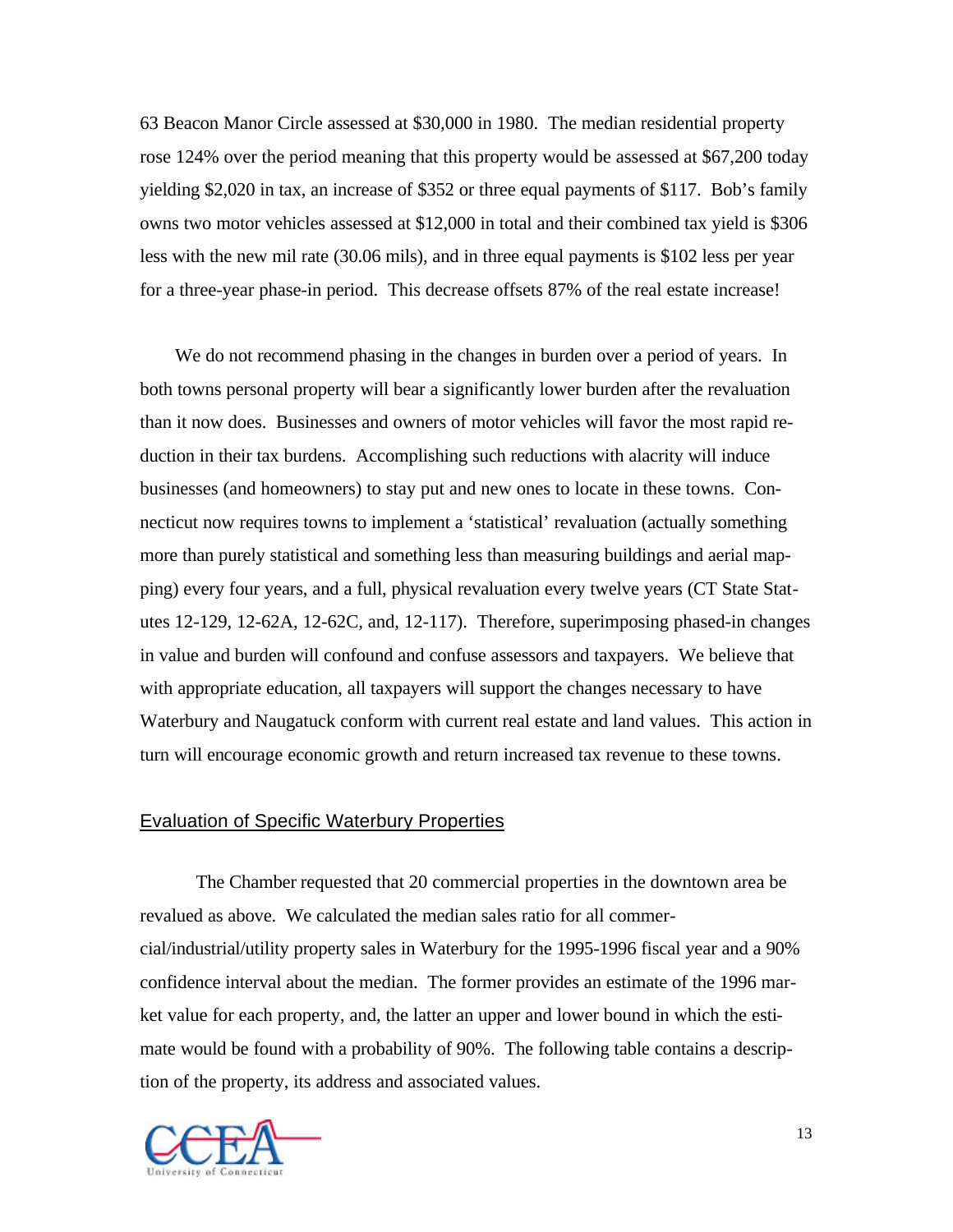#### **DOWNTOWN PROPERTIES FOR INCLUSION IN REVALUATION STUDY**

| Address                               | <b>Building Type</b>                                                    | Name or reference Point                                                        |                | 1980 Assessed Value 1996 Estimated Market Value |                         | 90% Confidence Interval: 1996 Est. Market Value Between |
|---------------------------------------|-------------------------------------------------------------------------|--------------------------------------------------------------------------------|----------------|-------------------------------------------------|-------------------------|---------------------------------------------------------|
|                                       |                                                                         |                                                                                |                |                                                 | Lower Est. Market Value | Upper Est. Market Value                                 |
| 83 Bank Street                        | Condo's, share office<br>space, office on top; retail<br>at bottom      | <b>Chamber of Commer Office</b><br>Bldg., Ideal Jewelers                       | \$428,850.00   | \$796,526.75                                    | \$692,699.08            | \$867,941.71                                            |
| 20 East main Street                   | top                                                                     | Retail at bottom, office on Brown building: Lombard<br>Center                  | \$777,500.00   | \$1,444,093.61                                  | \$1,255,855.27          | \$1,573,568.10                                          |
| 114-138 Bank<br><b>Street</b>         | Retail at bottom, vacant<br>on top                                      | <b>Howland Hughes Building</b>                                                 | \$899,500.00   | \$1,670,690.94                                  | \$1,452,915.52          | \$1,820,481.68                                          |
| 50 Leavenworth<br><b>Street</b>       | 100% office                                                             | Carmody & torrance Law<br><b>Offices</b>                                       | \$675,500.00   | \$1,254,643.39                                  | \$1,091,099.98          | \$1,367,132.16                                          |
| 1 Exchange Place                      | One of only a couple<br>Class A Office, Space<br>buildings in Waterbury | Fleet bank                                                                     | <b>NO DATA</b> |                                                 |                         |                                                         |
| 452 Meadow Street                     | Newspaper Building/Old<br><b>Railroad Station</b>                       | Waterbury Republican-<br>American Building                                     | \$112,000.00   | \$208,023.77                                    | \$180,907.77            | \$226,674.76                                            |
| 145 Bank Street                       | Bank                                                                    | <b>Webster Plaza</b>                                                           | \$2,355,000.00 | \$4,374,071.32                                  | \$3,803,908.90          | \$4,766,241.65                                          |
| 68 Bank Street                        | Mixed use                                                               | Apothocary Building, corner<br>of Bank and South Main                          | \$183,480.00   | \$340,787.52                                    | \$296,365.69            | \$371,341.83                                            |
| 100 Grand Street                      | Mixed use, retail on<br>bottom, offices on top                          | Newsrack, NVDC offices,<br><b>Brass City Tobacconists</b>                      | \$324,500.00   | \$602,711.74                                    | \$524,147.96            | \$656,749.65                                            |
| 21 Leavenworth<br><b>Street</b>       | Restaurant                                                              | <b>Drescher's Restaurant</b>                                                   | \$118,900.00   | \$220,839.52                                    | \$192,052.98            | \$240,639.55                                            |
| 2 North Main Street High rise         |                                                                         | Plaza on the Green                                                             | \$2,100,000.00 | \$3,900,445.77                                  | \$3,392,020.68          | \$4,250,151.79                                          |
| 101-115 South Main<br><b>Street</b>   | mixed use, state mental<br>services clinic on the<br>corner             | Leeward Building                                                               | \$567,000.00   | \$1,053,120.36                                  | \$915,845.58            | \$1,147,540.98                                          |
| 63 Grand Street                       | Hotel                                                                   | Courtyard by Marriott                                                          | \$2,739,500.00 | \$5,088,224.37                                  | \$4,424,971.73          | \$5,544,424.21                                          |
| 207-229 Bank<br><b>Street</b>         | Historical building on top,<br>offices and restaurant on<br>bottom      | Buckingham Square, Griggs<br><b>Building, Diorio's Restaurant</b><br>on bottom | \$1,279,880.00 | \$2,377,191.68                                  | \$2,067,323.53          | \$2,590,325.84                                          |
| 47 Holmes avenue                      | Former house converted<br>to office space                               | Biondi and rosengrant real<br><b>Estate Offices</b>                            | \$28,070.00    | \$52,135.96                                     | \$45,340.01             | \$56,810.36                                             |
| 154 Grand Street                      | Retail on bottom,<br>residential on top                                 | <b>Fine Craft Jewelers</b>                                                     | \$118,300.00   | \$219,725.11                                    | \$191,083.83            | \$239,425.22                                            |
| 48-50 Mitchell<br>Avenue              | Office, vacant                                                          | Red brick building after 7<br>Eleven on Willow Street                          | \$136,000.00   | \$252,600.30                                    | \$219,673.72            | \$275,247.93                                            |
|                                       | 97 East Main Street Converted office space                              | Grants Building                                                                | \$1,234,460.00 | \$2,292,830.61                                  | \$1,993,958.97          | \$2,498,401.13                                          |
| 96 Bank Street                        | Retail/Office mix                                                       | Jones Morgan Building                                                          | \$600,000.00   | \$1,114,413.08                                  | \$969,148.76            | \$1,214,329.08                                          |
| 35 East Main street Retail/Office mix |                                                                         | <b>Platt Building</b>                                                          | \$140,000.00   | \$260,029.72                                    | \$226,134.71            | \$283,343.45                                            |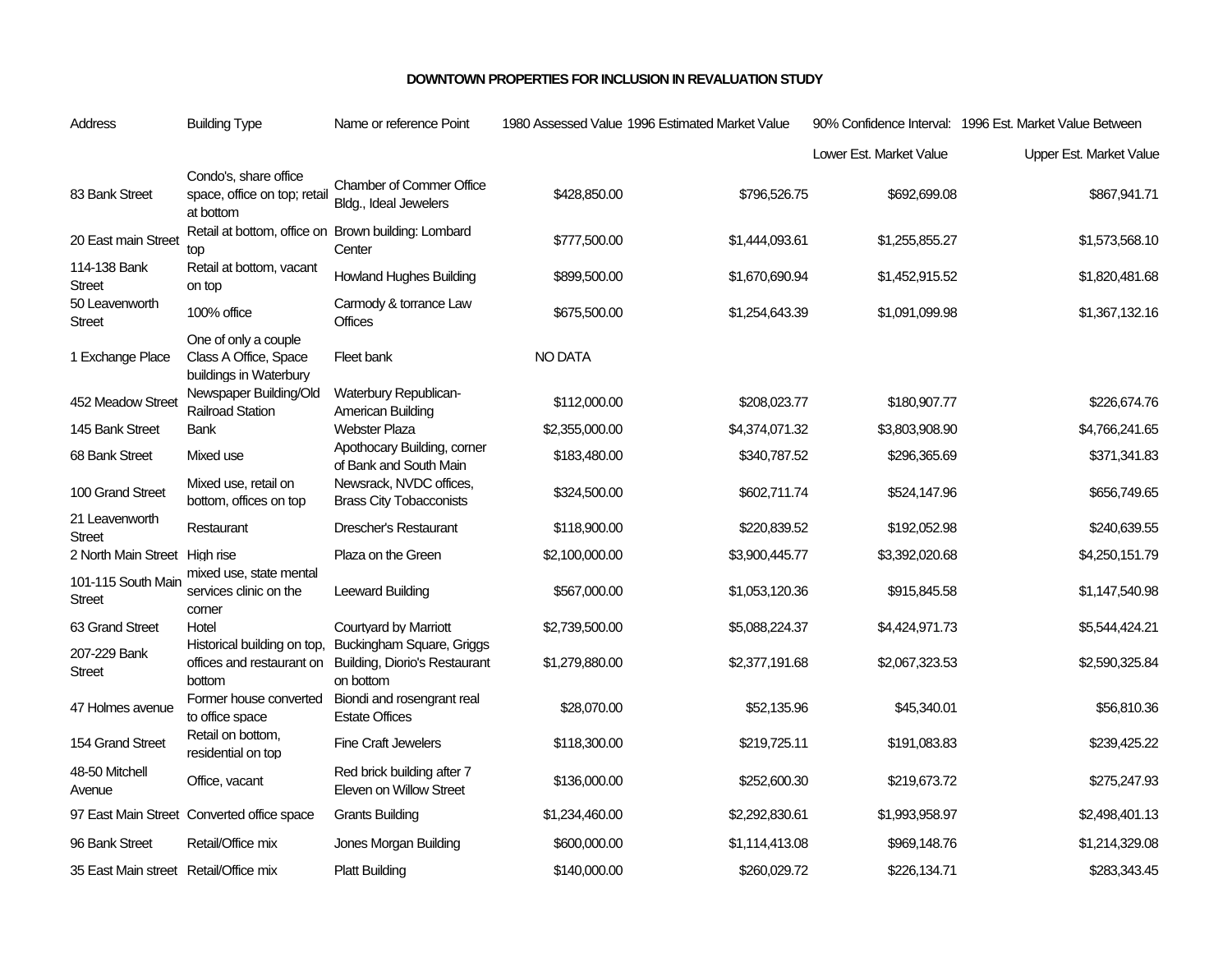# Theoretical Background: Tax Incidence Analysis after a Tax Change

# 1. Introduction

There are two kinds of tax incidences. The statutory incidence of a tax defines who is legally responsible for paying the  $tax<sup>1</sup>$ . For example, sellers are responsible for paying sales tax to the state and employees are responsible for their own income tax. The burden of a tax is the amount paid by those whom it affects. The buyer or seller may bear some or none of the price change depending on several factors. These factors are the responsiveness of the quantity of hours worked (the supply of labor) to changes in the wage rate because of a tax change, or, the responsiveness of demand to a change in the price of a good due to a tax change. In contrast, the economic incidence of a tax is the change in distribution of private real (that is, inflation adjusted) income brought about by a tax. Tax changes alter relative prices and therefore induce behavioral changes.

With respect to partial equilibrium, the economic incidence of tax analysis helps determine market price and equilibrium output. With respect to general equilibrium, tax incidence analysis also helps to explain the possible change in employment, wages, investment and the distribution of income. The income distribution effect is reflected by the tax being proportional, progressive or regressive. In this study, we focus on a tax change on property, specifically real estate, including residential, commercial, and vacant land and its impact.

## 2. Residential Property

Most property taxes levied are a certain percentage of the assessed value of the property. This kind of tax is called an ad valorem tax. Unlike a unit or lump sum tax that changes price uniformly across different values of property, the effect of an ad valorem tax on price depends on the value of the property. For example, Figure 1 depicts equilibrium in a residential housing market with some pre-existing tax. Although there are many factors affecting the demand for a parcel of property, including amenity values and the com-

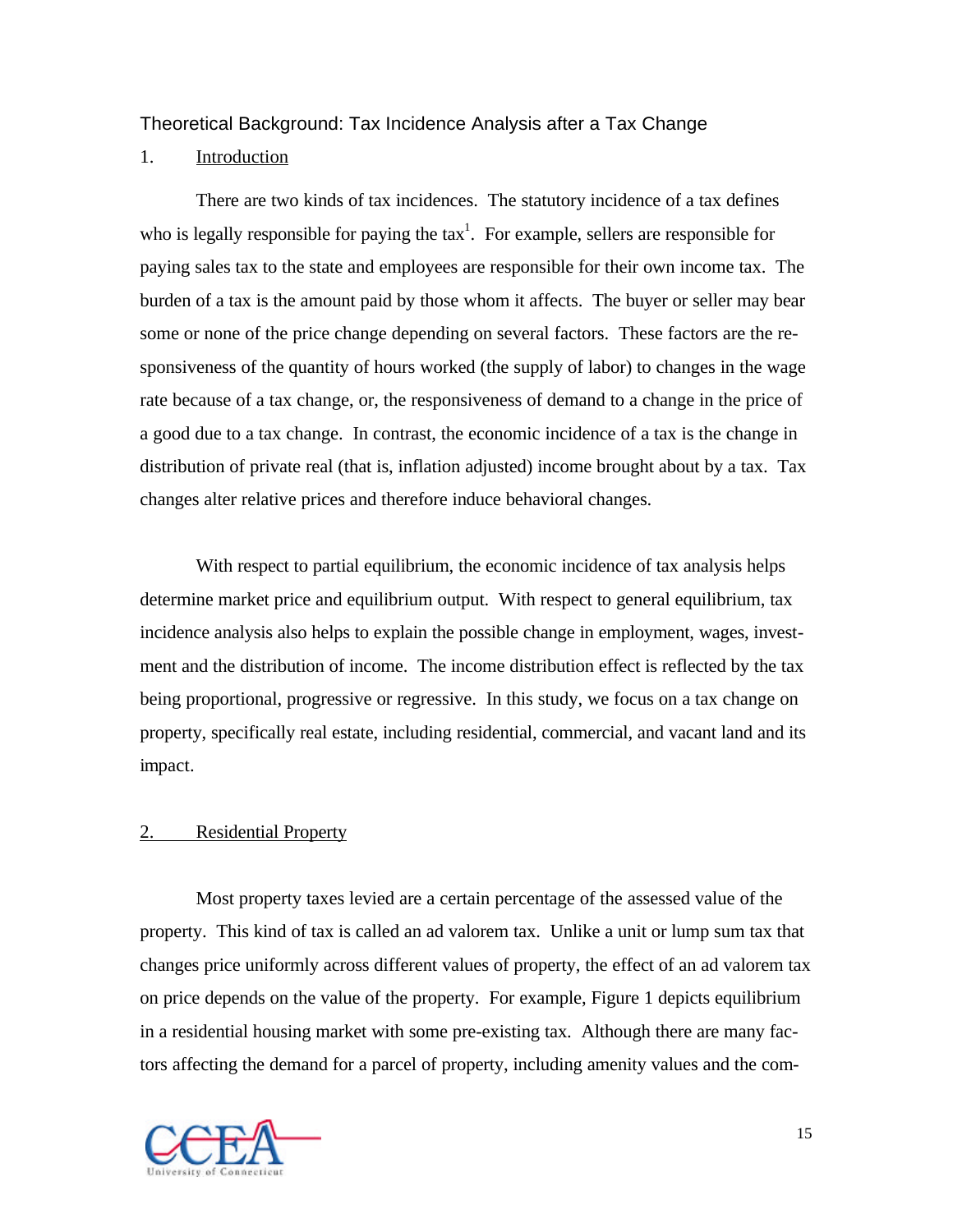munity in which the property is located, for purposes of illustration, we simply assume that the value of the property depends mainly on the area of the property. The vertical supply curve represents the fact that the housing stock available within a short period of time is fixed, although in the long run there will be changes due to real estate investment or destruction of existing property.

Suppose there is an increase in the ad valorem tax rate. For a given property, the owner can only receive payment equal to the market value minus the amount of tax on the property if he/she decides to sell the property. This is shown by a downward shift of the demand curve. The size of the shift increases with the size of the property due to the nature of the ad valorem tax. The equilibrium quantity is still  $Q_0$  because the quantity is fixed in the short run. The market value of the property, however, decreases by the amount of the tax increase. In this case, the owner of the property is the only bearer of this increased tax burden.



## Figure 1

Basically, a residential property tax is progressive, proportional, or regressive with respect to nominal income as the nominal income elasticity (responsiveness) of demand for

<sup>1</sup> See Rosen(1992) *"Public Finance"* 3rd edition.



 $\overline{\phantom{a}}$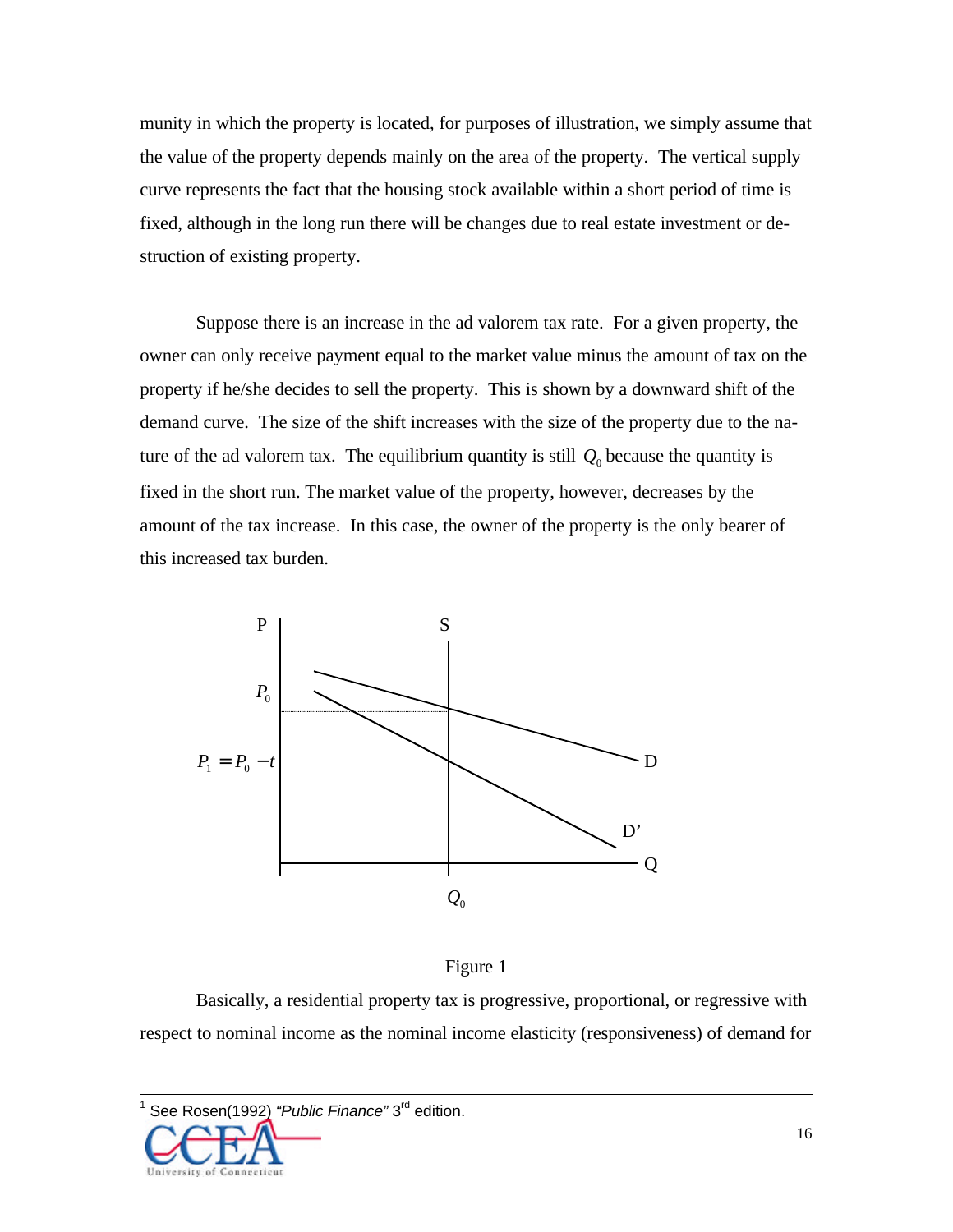housing is greater than, equal to, or less than unity<sup>2</sup>. Empirical studies of housing demand exhibit mixed results with respect to responsiveness. Therefore, we can't say in general whether residential taxation is progressive or regressive. With the simple assumption that the market value of residential property depends mainly on property size, and appealing to common sense, we have that the size of the property is an increasing function of the owner's permanent income<sup>3</sup>. Clearly the fall in market value is greater for larger properties than small properties. So the ad valorem tax is progressive, reducing the wealth of the rich proportionately.

The fall in market value of residential property due to tax increases in one area discourages investment in real estate in that area. This effect together with the fall in income of homeowners reduces consumption in that area, which has a negative impact on businesses and employment in that area. The magnitude of the impact has to be analyzed on a case by case basis.

### 3. Commercial Use Land

The most distinctive characteristic of commercial use land is that it provides its owner with resource rent, which is measured as the economic profit after all the productive factors have been paid according to their marginal productivity. In a competitive market, the current market value of the land is the present discounted value of the stream of future rents. Therefore, when there is a change in the tax rate on land, the price of the land changes by the present value of all future tax payments. The process by which a stream of taxes becomes incorporated into the present price of land is referred to as capitalization.

can Journal of Econ. and Soc., April, 31, pp. 129-53. He suggests that land ownership is distributed very progressively with respect to income.



 2 See Aaron(1974) *"A New View of Property Tax Incidence"* American Economic Review, 64(2), May, pp. 212-21<br><sup>3</sup> For empirical evidence, also see Mason Gaffney(1972) "*What is Property Tax Reform?"* <u>Ameri-</u>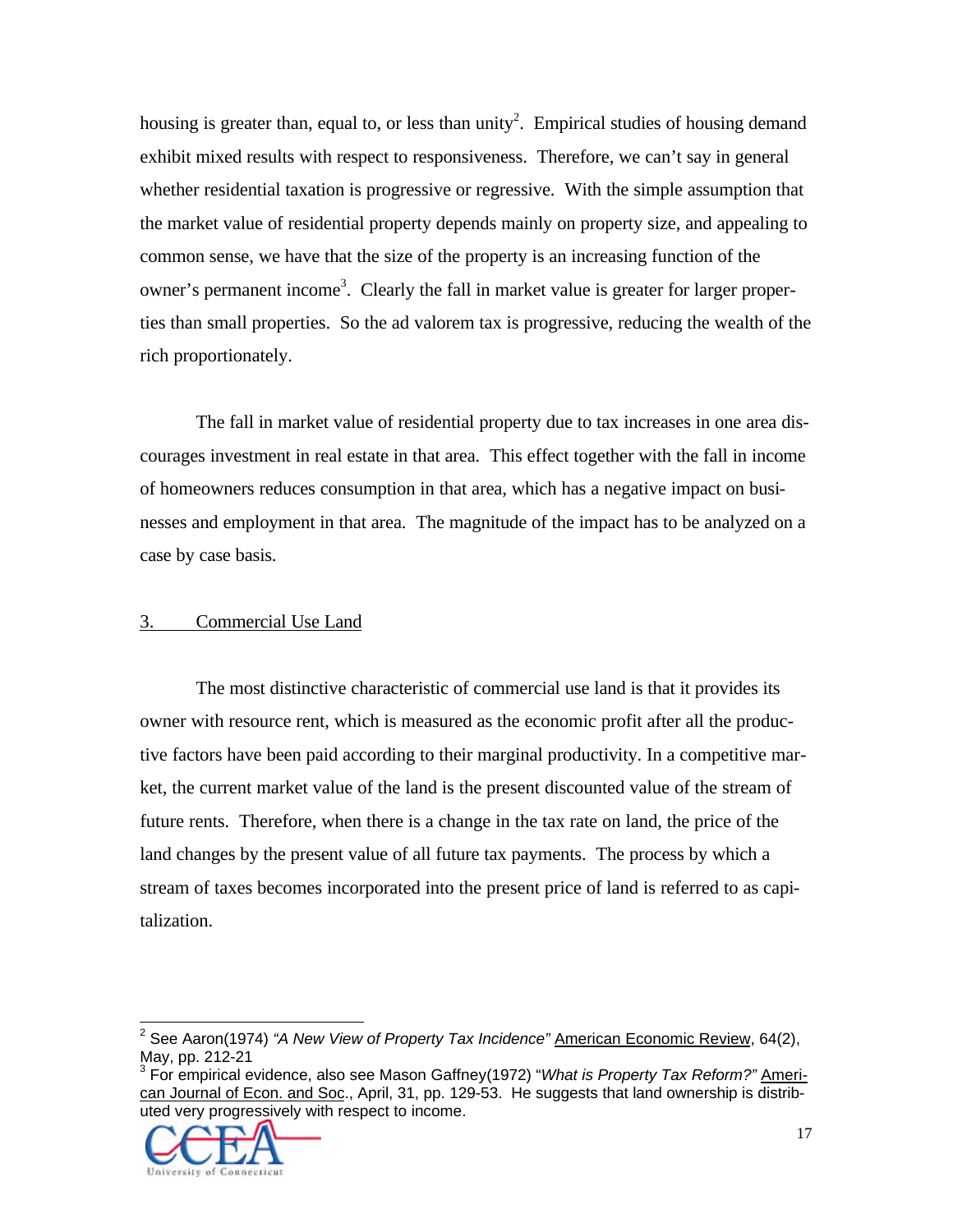If we still assume that the supply of land is inelastic, due to the limitation of land availability, an increase in the tax rate would raise its price. See Figure 2.



The demand curve is drawn fairly flat to reflect that the mobility of capital shifting among towns or counties is fairly high. Thus, in response to an increase in the tax rate businesses would relocate to avoid a decrease in their net rate of return. In this case, the landlord is bearing the full burden of the tax increase.

On the other hand, if there is developed but not utilized land available when the tax change happens, the supply can not be treated as perfectly inelastic (that is, vertical). The tax change would change both the equilibrium price and quantity. Figure 3 illustrates the change and the sharing of the tax burden by landlords and the renters (including businesses and tenants renting apartments).

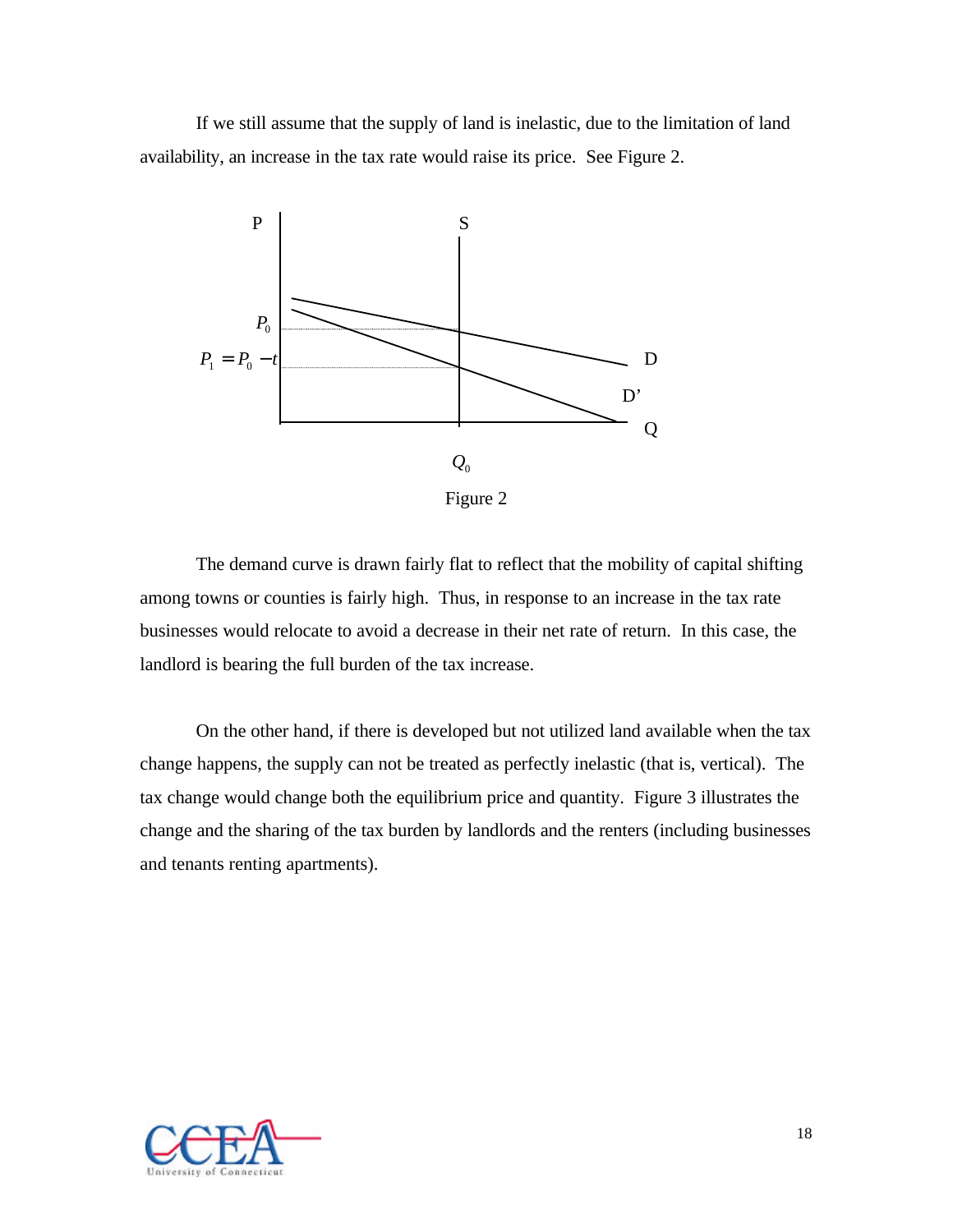

Figure 3

In Figure 3, there are two differently sloped supply curves, depending upon the availability of developed and underutilized land. The steeper one (inelastic supply) has less underutilized land, hence a smaller elasticity of quantity change with respect to a tax change. The flatter one (elastic supply) has comparatively larger elasticity, implying more underutilized land. At the initial equilibrium quantity of land  $Q_{\scriptscriptstyle 0}^{\scriptscriptstyle 0}$ , the vertical distance between D and D' is the amount of tax imposed on that size of land. In the absence of a perfectly inelastic supply curve, the tax burden is shared by both landlords and renters. With the inelastic supply curve, the tax burden falls mainly on the landlord. The operative intuition is that while renters are able to move to new apartments readily, landlords remain tied to their properties. Therefore, the landlord bears more of the tax burden. With the elastic supply curve, it is not so clear who bears more tax burden. It depends on the relative slopes (elasticity) of the supply and demand curves. Actual outcomes vary from case to case.

In Figure 3, we see that under some conditions, landlords could pass some of the tax burden on to tenants through a change in rent. The increase in rent would decrease the rate of return on business capital. If the elasticity of demand is fairly high for commer-

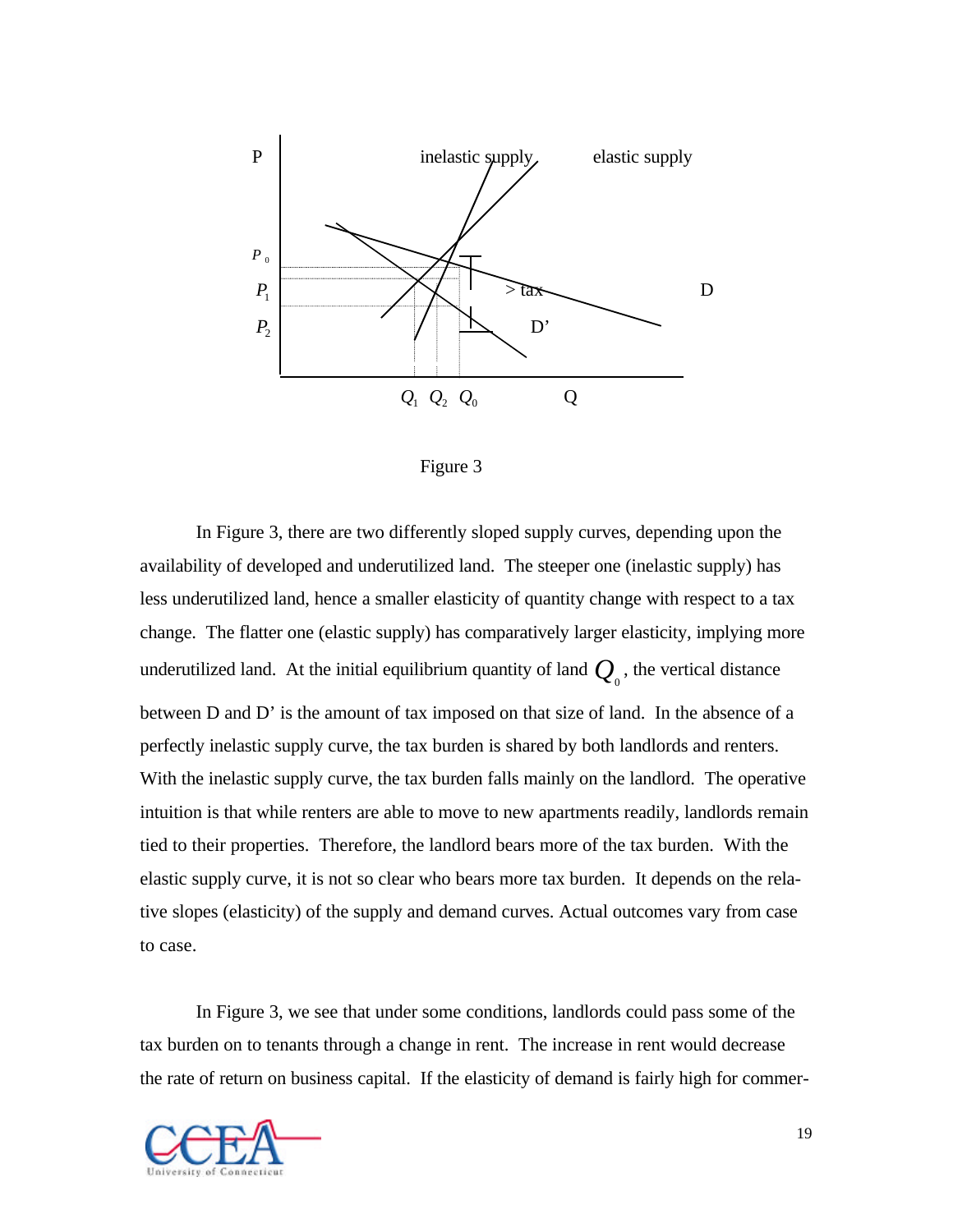cial use land, it's quite possible that many of the businesses would move to the surrounding areas where the tax does not change. New investment would hesitate to come into the area with a higher tax rate. In the long run, it would hurt the development of the area. In the short run, with businesses moving out of the area, employment would fall, and, as a natural consequence, so would people's income. Local government should be concerned about the multiplier effect of this negative shock in investment.

We are implicitly assuming that the area of interest has the same tax rate as the surrounding area prior to a tax increase. The increased tax causes a comparatively higher tax rate that induces businesses to move to other areas. If the tax rate of the area of interest was lower than the surrounding areas prior to its increase, the outflow of investment is not a necessary result.

Blake (1979) also suggests that capitalization not only includes the straightforward application of a discount rate to the change in the tax rate, but also the tax on future improvements. This situation is called over-capitalization, though the (negative, see below) over-capitalization of developed land is not very dramatic.

In a more general model incorporating a labor market into the analysis, one way for businesses to shift their tax burden to other parties is to lower the wage of their workers. Of course, this shift requires that the business have some market power, at least with the labor market, to change the prevailing wage rate. How much the tax burden can be shifted to workers also depends on the relative elasticity of the supply of and demand for labor.

The above analysis is based on an increase in property tax rates. In some cases, the actual change is a tax cut. The effect then would be the opposite as illustrated above. A tax cut, in the short run, if not leading to increased new investments, will at least increase the rate of return on capital. Depending on how businesses spend their profits, the tax cut can lead to expansion of existing businesses, increased workers' benefits, or posi-